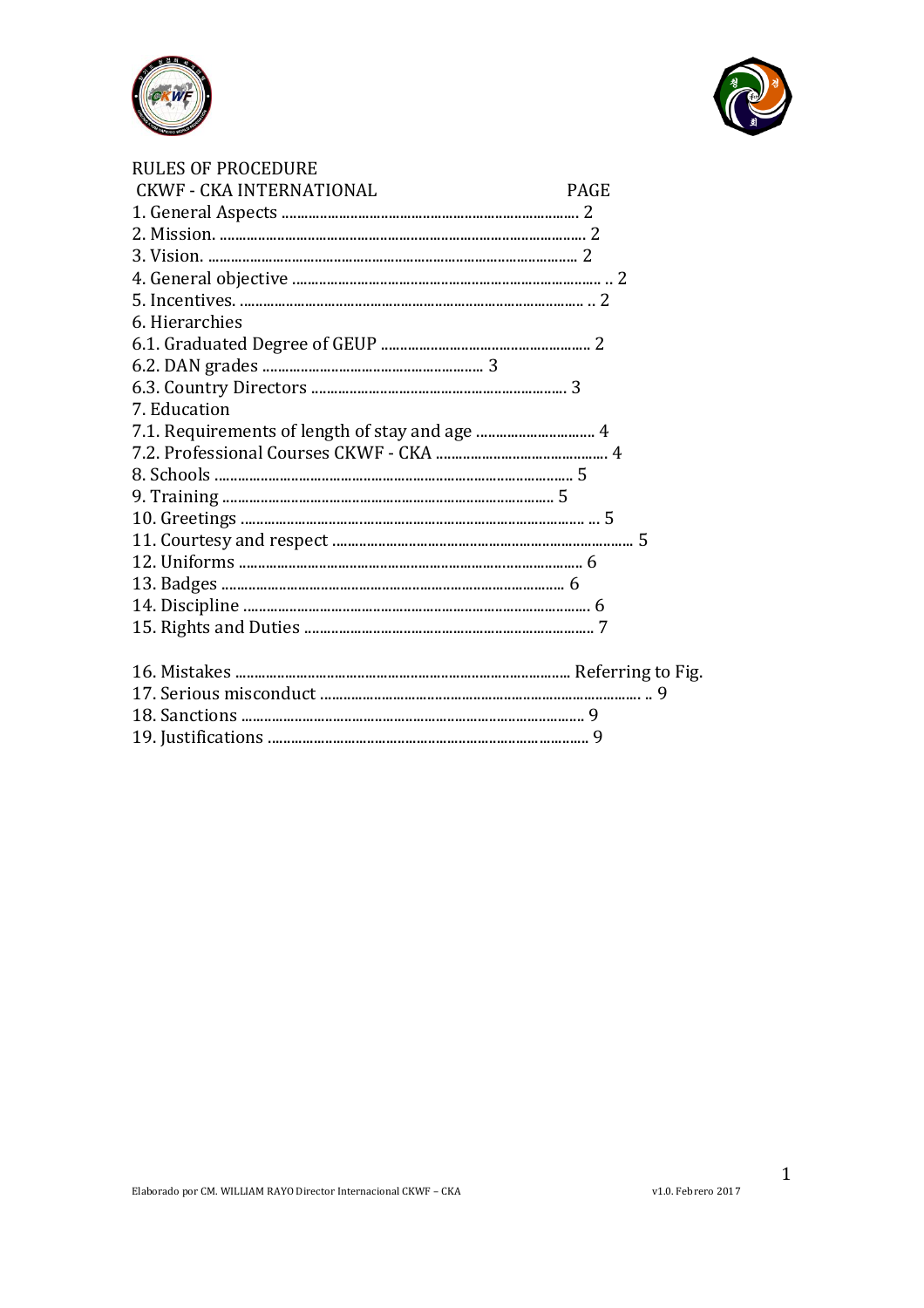



## 1. GENERAL ASPECTS

The International Director for CKWF - CKA, in coordination with the Directors of each country and in accordance with the guidelines of the CKWF Central Office - CKA Korea, has developed these internal regulations in order to raise awareness, promote and strengthen the fulfillment of duties and Rights consistent with the discipline of the TRADITIONAL HAPKIDO practitioner.

We understand that as the process of applying strategies to achieve the goals of Hapkido In practitioners (Hapkido In) and methods to face behaviors that we consider undesirable and inconvenient for students. With this in mind, we propose that both, rights and duties are understood as moral responsibilities.

### 2. MISSION

Promote the study and practice of traditional Hapkido to contribute to the comprehensive training of practitioners in their social environment, seeking recognition within the world of martial arts at an international level.

### 3. VISION

Be recognized, in 2019, as one of the most important Traditional Hapkido Organizations at an international level that generates value to its students, teachers and Masters through the study, practice and dissemination of martial art, contributing to the training and professionalization of members Of the Federation.

#### 4. GENERAL OBJECTIVE

In the face of a growing interest in World Martial Arts, people are beginning to understand and appreciate the benefits of practicing this unique physical preparation, ways and means of fight as well as therapeutic exercises for health. This course aims to develop an integral formation through learning and practice, through an interdisciplinary process imparted in a correct way by an instructor or teacher of high professional level.

## 5. INCENTIVES

The CKWF - CKA considers that the best Incentive for a Hapkido practitioner is the personal growth and benefits obtained from the practice of this martial art. We do consider, however that it is important to highlight the personal, social, ethical and moral achievements of its members Using medals, plaques and honorable mentions for those who have excelled in any areas of the Federation's activities.

#### 6. HIERARCHIES

The Federation works with the following hierarchy according to the degree that stands out.

6.1 GEUP DEGREE SCALE Beginners = White and Yellow belts Intermediate students = Green and Blue belts Advanced Students = Brown and Red belt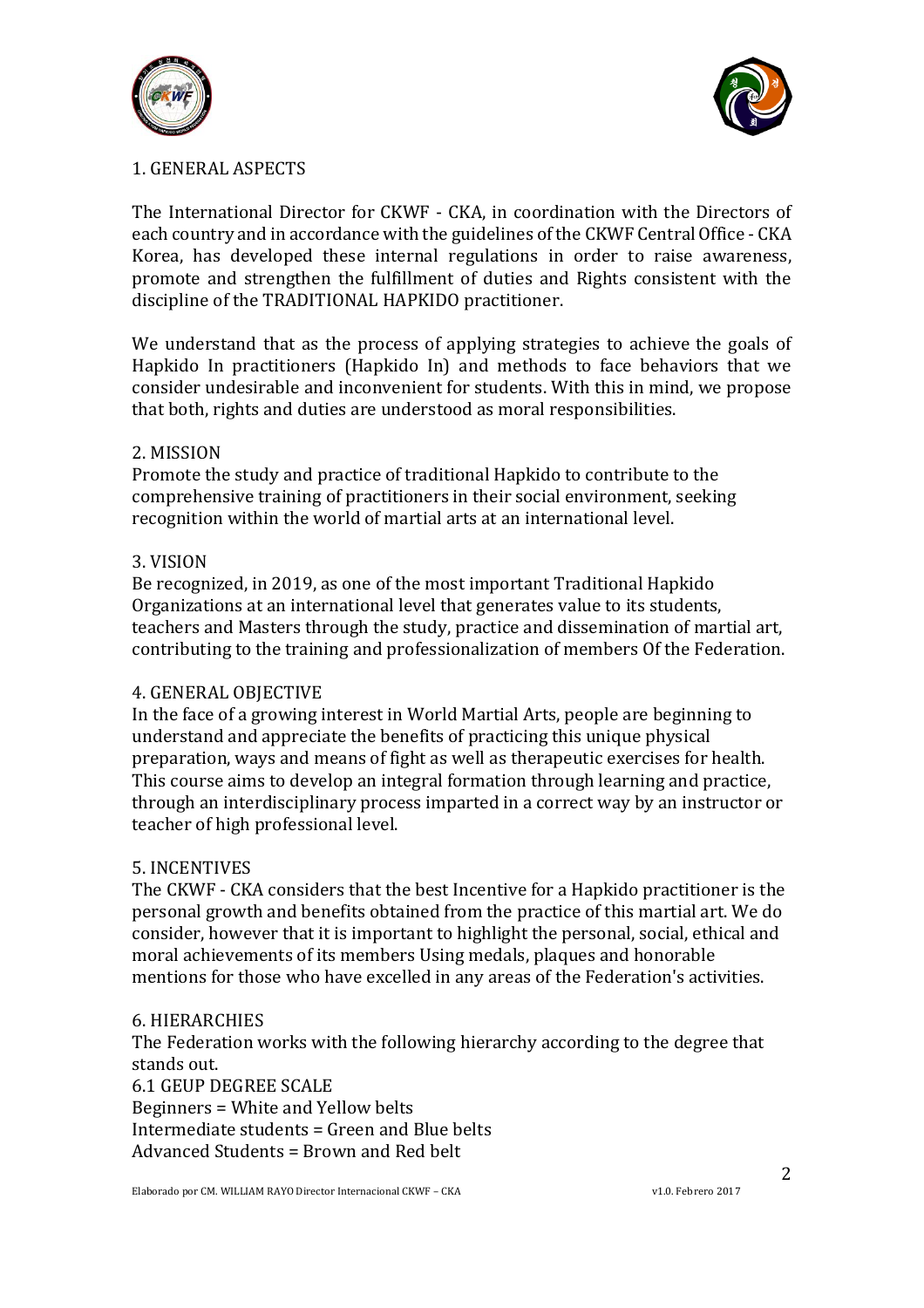



#### 6.2 DAN GRADES SCALE

Black Belt 1. Dan Instructor Black Belt 2. Dan Professor Black Belt 3. Dan Vice Master Black Belt 4. Dan Master Black Belt 5. Dan Chief Master - Fulfilled training course Black Belt 6. Dan Chief Master - Fulfilled training course Black Belt 7. Dan Grand Master - Fulfilled training course Black Belt 8. Dan Grand Master - Fulfilled training course Black Belt 9. Dan Grand Master - Fulfilled training course Black Belt 10. Dan Grand Master - Fulfilled training course

En CKWF - CKA la máxima autoridad en lo administrativo es el Director Internacional, en lo técnico es el consejo técnico, conformado por el Jefe de Maestros Internacional y los Maestros Directores de Cada País y en lo disciplinario el Tribunal Disciplinario conformado por los Maestros Directores, Vicedirectores y Maestros Sénior (4 DAN mínimo) de cada País.

Los practicantes menores de 18 años que logren el grado de Cinturón Negro, se les considerara como una categoría especial , por lo cual no podrán tener Dojang propio hasta cumplir la mayoría de edad, sin embargo están autorizados para dictar clase aquellos instructores mayores de 16 años bajo la supervisión de un instructor o maestro certificado por CKWF - CKA.

Cuando alguno de los miembros inactivos de la Federación desee reactivar su vinculación deberá hacer un curso de nivelación del programa y cancelar los costos derivados del mismo.

Cuando un practicante de HAPKIDO de otra organización o escuela desee ingresar a la Federación, deberá acatar el presente reglamento y para establecer su grado y escalafón deberá realizar los correspondientes cursos de nivelación, cancelar los costos de cada curso y además deberá acreditar el grado que esta con su respectivo certificado y carnets originales.

Cuando un practicante de otro arte marcial desee ingresar a la Federación, deberá acatar el presente reglamento y cumplir con todos los requisitos establecidos para estos casos, además se les respetaran los grados que ostente en su arte marcial, sin embargo si su afiliación es a CKA directamente, deberá estudiar y practicar el programa técnico de la CKA para presentar los exámenes correspondientes a cada grado desde el grado blanco; a los grados avanzados se les permitirá presentar exámenes para varios grados en una misma ocasión y en privado para facilitar su ascenso para grado y escalafón.

El maestro director de CKWF - CKA en cada país, podrá designar coordinadores regionales o vicedirector si así lo estimara conveniente e informar estas decisiones al Director Internacional, para trámite ante la oficina central de CKWF- CKA Corea.

In CKWF - CKA the highest administrative authority is the International Director, the highest technical authority is the technical council, formed by the Head of International Teachers and the Master Directors of each Country and, in the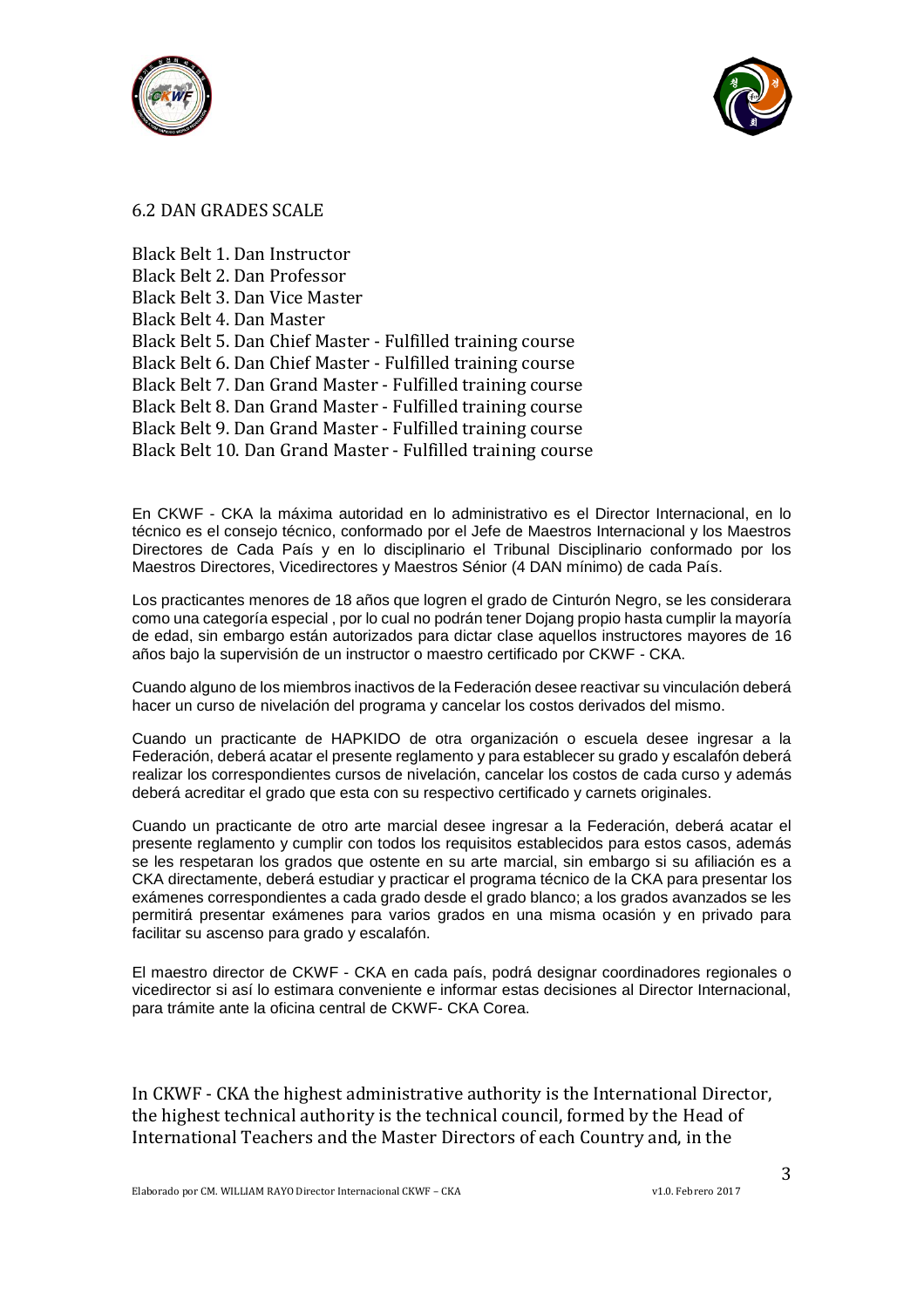



disciplinary aspect, the Disciplinary Tribunal formed by the Master Directors, Deputy Directors and Senior Masters (minimum 4 DAN) of each Country. Practitioners under the age of 18 who achieve the grade of Black Belt will be considered as a special category, so that they cannot have their own Dojang until they reach majority of age, however are authorized to teach class, instructors older than 16 years Under the supervision of an instructor or teacher certified by CKWF  $-CKA$ .

When any of the inactive members of the Federation wish to reactivate their relationship, they must take a program leveling course and cancel the costs derived from it.

When a HAPKIDO practitioner from another organization or school wishes to join the Federation, he / she must abide by these regulations and to establish his / her degree and grade he / she must complete the corresponding leveling courses, cancel the costs of each course and also accredit the degree With their respective certificate and original cards.

When a practitioner of another martial art wishes to enter the Federation, he must abide by these regulations and comply with all the requirements established for these cases, in addition they will be respected the grades that he holds in his martial art, however if his affiliation is CKA Directly, must study and practice the technical program of the CKA to present the examinations corresponding to each grade from the target grade; Advanced grades will be allowed to take examinations for various grades at the same time and in private to facilitate their promotion to grade and rank.

The CKWF-CKA master director in each country may designate regional coordinators or deputy director if he / she deems it appropriate and inform the International Director of these decisions for processing at the CKWF-CKA Korea headquarters.

## 6.3 COUNTRY DIRECTORS

CKWF - CKA country directors may be black belts that have completed the requirements for the CKA required professional course of teachers; Such teachers will be selected and appointed directly by the CKA Korea directives and will be given the official credentials accrediting them as such.

#### 7. REGULAR AND PROFESSIONAL EDUCATION

All the practitioners of the Federation, must meet the requirements established for their training both regular and professional.

The requirements for degrees of color are those established by the federation and will obtain each title with the previous approval of the examinations arranged for this purpose; It is currently established that for GEUP degrees a minimum of two months must be spent at each level, and these exams will be chaired by the school principals and must inform the Director of each country of the promotion of the same via Email , By collecting the names of the students who submitted, approved or failed the examination, and which must be registered with the evaluation committee that has attended those examinations.

The directors of the school to carry out the exams of GEUP, must be adjusted to the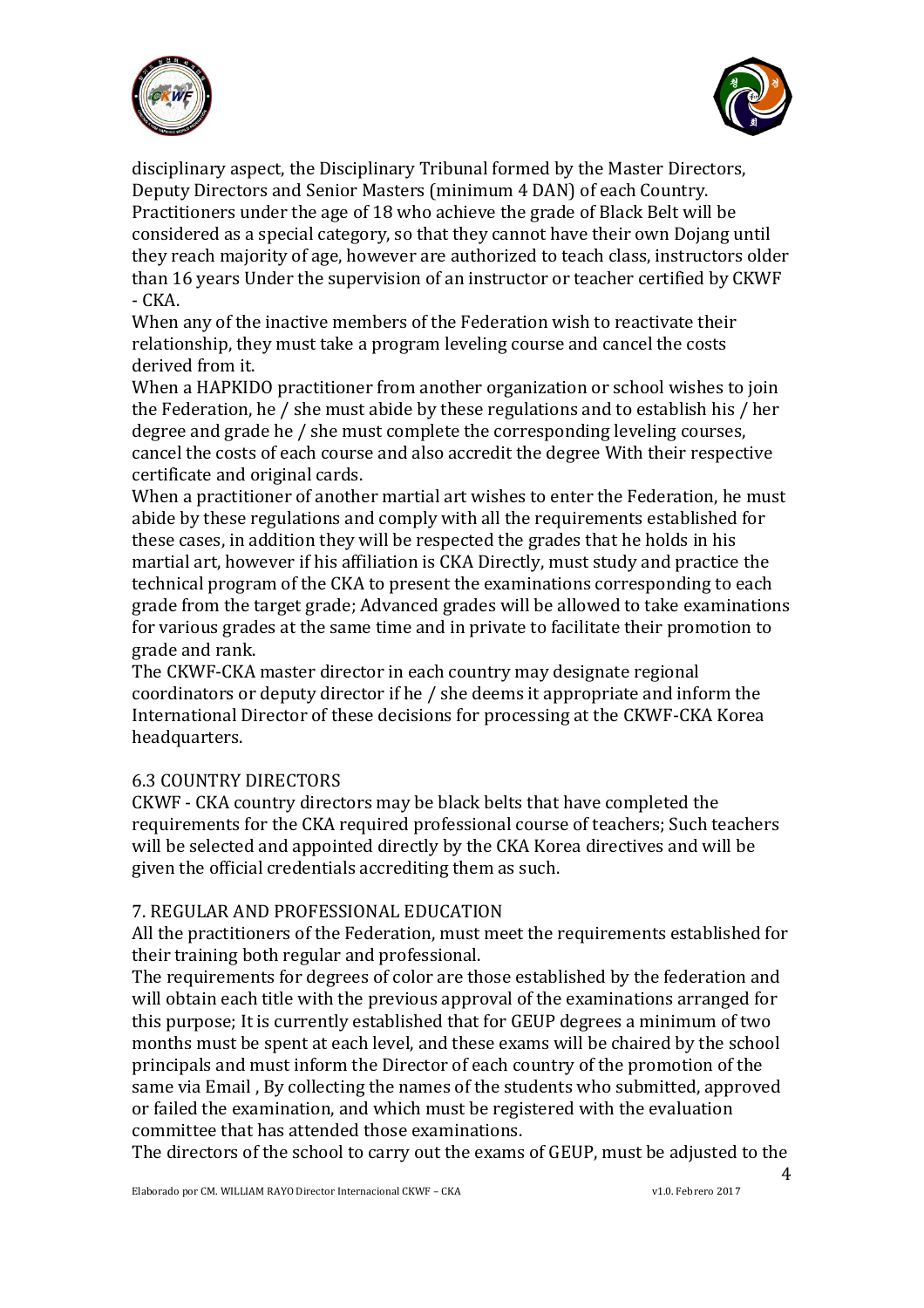



dates established by the director of each country in order to take effective control of the same, the same way the school directors, may invite black belts Or teachers from your school or other schools to form the examination committee. Black belts will be able to promote each level of DAN, following compliance with the technical requirements and passing the test established for that purpose. With the participation in the professional courses, the degrees will be obtained as established by the Federation, but this will not give the right to promotion of degrees of DAN.

The teachers or affiliated teachers, will not be able to grant certificates of degree to their own name.

| <b>GRADE</b> | <b>MINIMUM STAY</b> | <b>GRADE MINIMUM AGE</b> |
|--------------|---------------------|--------------------------|
| 1st DAN      | 3 years             | 12 years                 |
| 2nd DAN      | 1 year              | 14 years                 |
| 3rd DAN      | 2 years             | 16 years                 |
| 4th DAN      | 3 years             | 18 years                 |
| 5th DAN      | 4 years             | 25 years                 |
| 6th DAN      | 5 years             | 31 years                 |
| 7th DAN      | 6 years             | 41 years                 |
| 8th DAN      | 7 years             | 50 years                 |
| 9th DAN      | 8 years             | 60 years                 |

## 7.1 PERMANENCE AND AGE TIME REQUIREMENTS

NOTE: The requirements described are not exclusive.

# 7.2 PROFESSIONAL COURSES CKWF - CKA

| <b>MINIMUM</b>      | <b>TITLE</b>      |
|---------------------|-------------------|
| <b>DEGREE</b>       | <b>OBTAINED</b>   |
| Any grade           | None              |
| Marrón              | None              |
| 1 <sup>st</sup> DAN | None              |
| $2nd$ DAN           | <b>CKA Master</b> |
| <b>DAN</b><br>3rd   | None              |
| 3rd<br>DAN          | None              |
|                     |                   |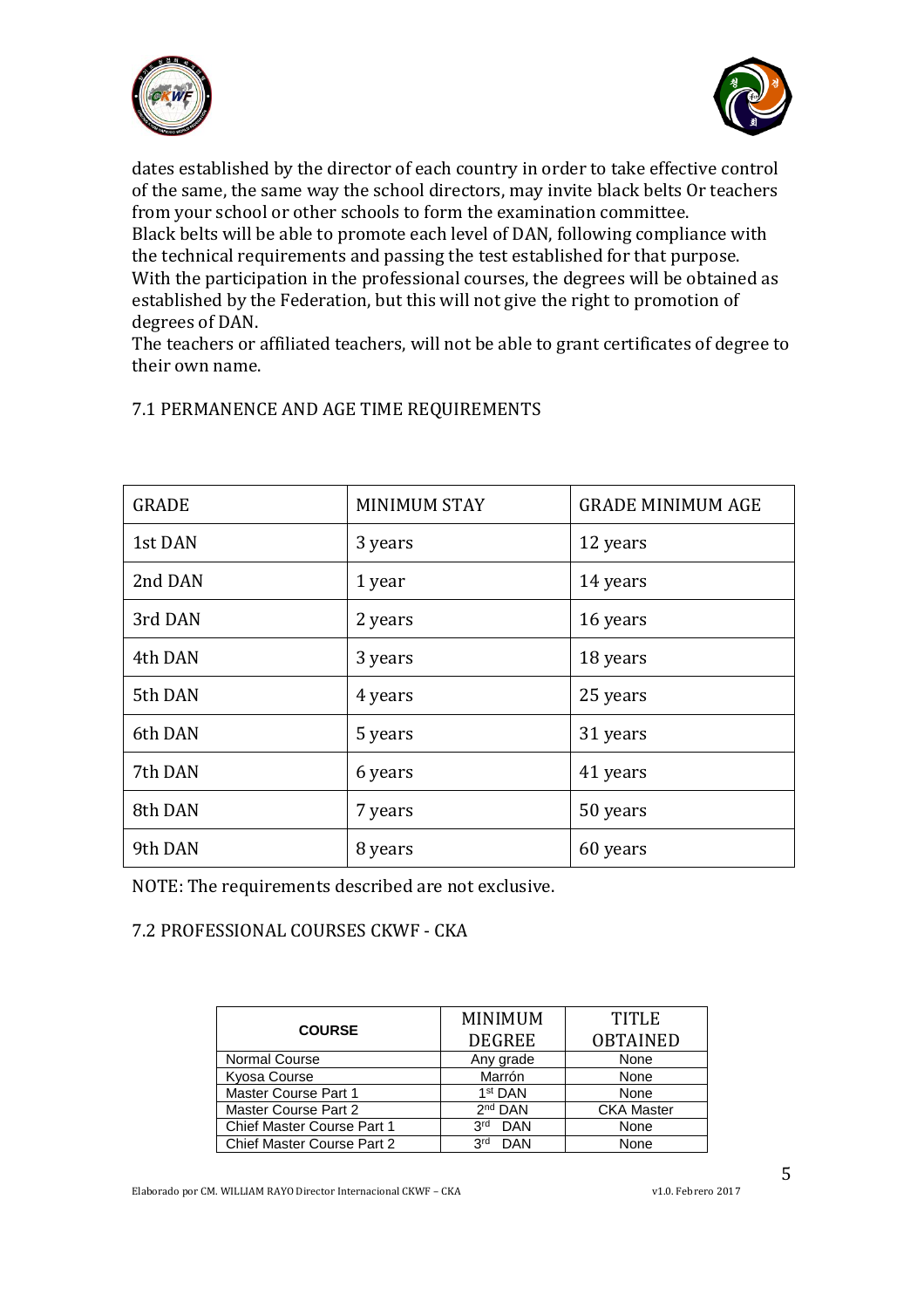



| <b>Chief Master Course Part 3</b> | ⊿th<br><b>DAN</b>   | None                    |
|-----------------------------------|---------------------|-------------------------|
| <b>Chief Master Course Part 4</b> | 4 <sup>th</sup> DAN | <b>CKA Chief Master</b> |
| <b>Grand Master Course Part 1</b> | $5th$ DAN           | None                    |
| <b>Grand Master Course Part 2</b> | $5th$ DAN           | None                    |
| <b>Grand Master Course Part 3</b> | $6th$ DAN           | None                    |
| <b>Grand Master Course Part 4</b> | $6th$ DAN           | None                    |
| <b>Grand Master Course Part 5</b> | 6 <sup>th</sup> DAN | <b>Grand Master CKA</b> |
|                                   |                     |                         |

Each of these requirements, are reviewed by technical and theoretical examination and apply according to the type of affiliation you have.

The application to participate in the courses previously described, must be authorized by the Director of each country and endorsed by the International Director of CKWF - CKA.

## 8. SCHOOLS

CKWF affiliated schools must meet the following requirements minima:

• A training space of at least 30 square meters (100 square feet)

• They must register with CKA Korea, with payment of the established costs and in this way will receive the relevant documents to be exhibited in the respective Dojang.

- Basic implements for practice such as punching bags, paddles, mats and mirrors, among others.
- There must be restrooms, dressing rooms, and first aid items.
- Training rooms or Dojang must remain in good condition and in perfectly clean.

#### 9. FORMATIONS

• All Federation activity will begin with a formation in which the participants will organize themselves in columns of their same degree and in rows descending from right to left, and always looking towards the banners.

• In formations must maintain martial and discipline, will not be allowed to talk, move or eat.

#### 10. GREETINGS

The CKWF - CKA adopts and respects the Eastern tradition of greeting and for this reason is required for all members.

• When entering a training room you must remove your shoes and salute the flags with respect, even as you leave the room and before you remove your shoes you should greet the flags.

• When meeting a senior or junior practitioner you should be greeted by a slight bow of the trunk to the front, then if the situation allows, you can approach or greet by offering a hand shake.

• In the event that merit the greeting to the flags, it will be ordered by the Director of the School or Dojang or, in its absence, the second in rank of hierarchy.

• The salute to each of the higher grades will do the next immediate grade and so on.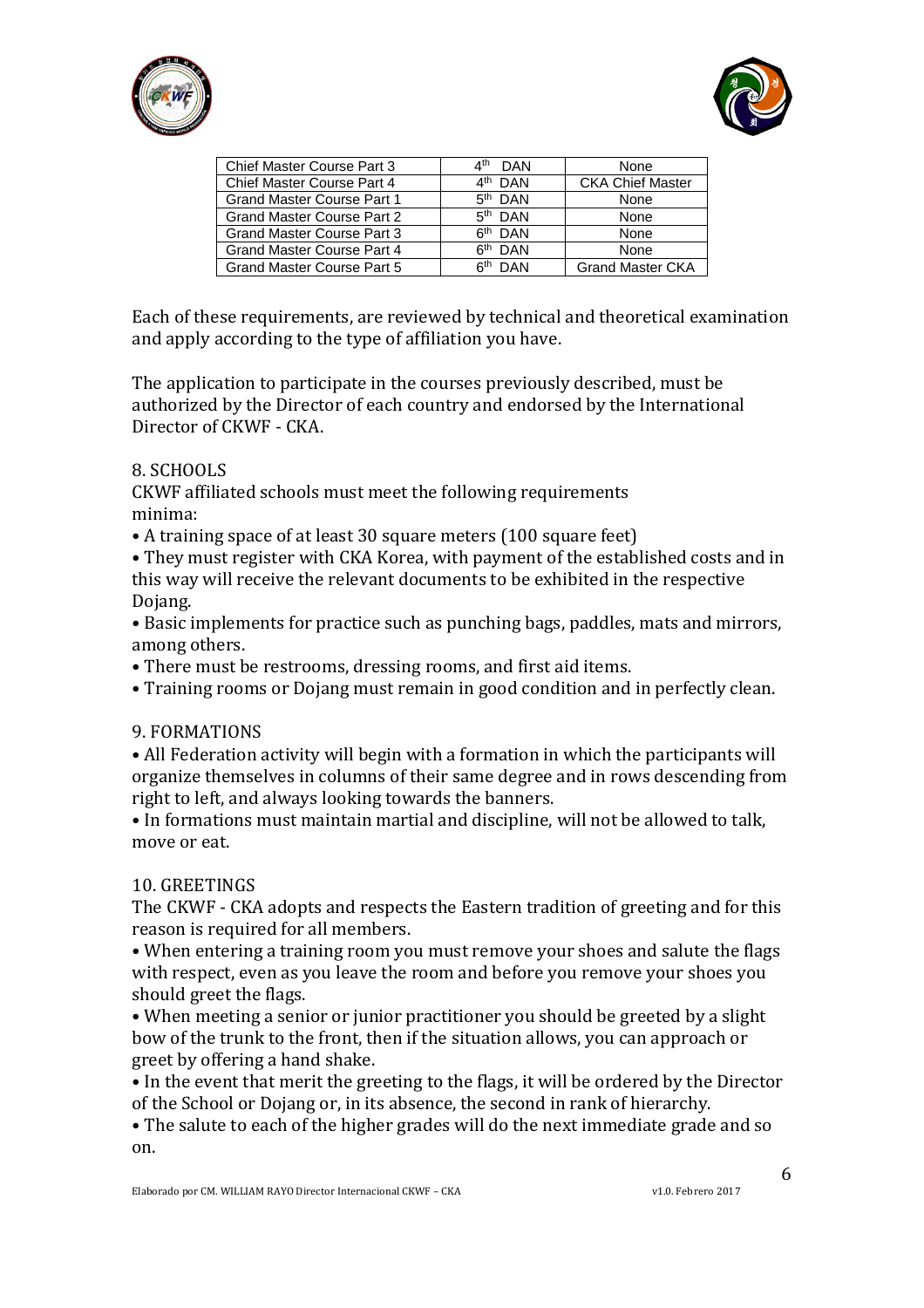



## 11. COURTESY AND RESPECT

Based on the principle of respect all members of the Federation should be treated with extreme and fraternal courtesy inside and outside the activities of this organization.

• When a higher grade, senior member enters a place where members of a lower grade are, they should respectfully greet, take a position of respect.

• When a higher degree, senior member enters a formation, the one of lower degree will yield the position, taking a step back.

• In all training, including informal ones, higher grade, senior members should occupy the most outstanding positions.

• Collaboration should be presented in a disinterested way among all members of the Federation.

• Members of the Federation should not be publicly contradicted, and in particular the higher grades, teachers and Masters should be addressed by their instructor hierarchy when talked upon.

## 12. UNIFORM.

• In CKWF - CKA the following uniforms will be worn to classes:

Uniform No.  $1 =$  Official CKA Blue Uniform for students and advanced or black belts, CKA teachers must wear the uniform designated for that rank.

Uniform No  $2 =$  Black flannel with the official CKA logo, blue Uniform pants and belt (Summer Uniform)

Uniform No.  $3 =$  Official CKA Orange Uniform for 1st and 2nd grade DAN black belts (Volunteer Uniform for use in these ranges).

On all occasions the uniforms must be perfectly clean and in good condition.

• Training will only be allowed without uniform to new students.

• All practicing members must wear uniforms and especially black belts, in all practices and activities of the Federation.

• T-shirts are not allowed under the uniform jacket to male students, women may wear the official summer uniform t-shirts.

• The use of the uniform with accessories such as caps, tennis, or unauthorized items is not allowed.

• The use of martial art training shoes is allowed in outdoor activities.

NOTE: These uniforms are the same that apply to students from schools that are only affiliated with CKWF, varying only the patch on the shoulder that symbolizes each affiliated school.

#### 13. BADGES

• It is only allowed to wear badges on the jackets

Left Shoulder: Emblem of Kwan (School) to which they belong. Chest Left side: CHEONG KYUM HAPKIDO WORLD FEDERATION badge. Chest Right Side: printed or embroidered in Chinese letters "Cheong Kyum", Back: Print or Embroidery "Hapkido CKWF - CKA", if you leave the country you can use the flag on the right sleeve of the jacket.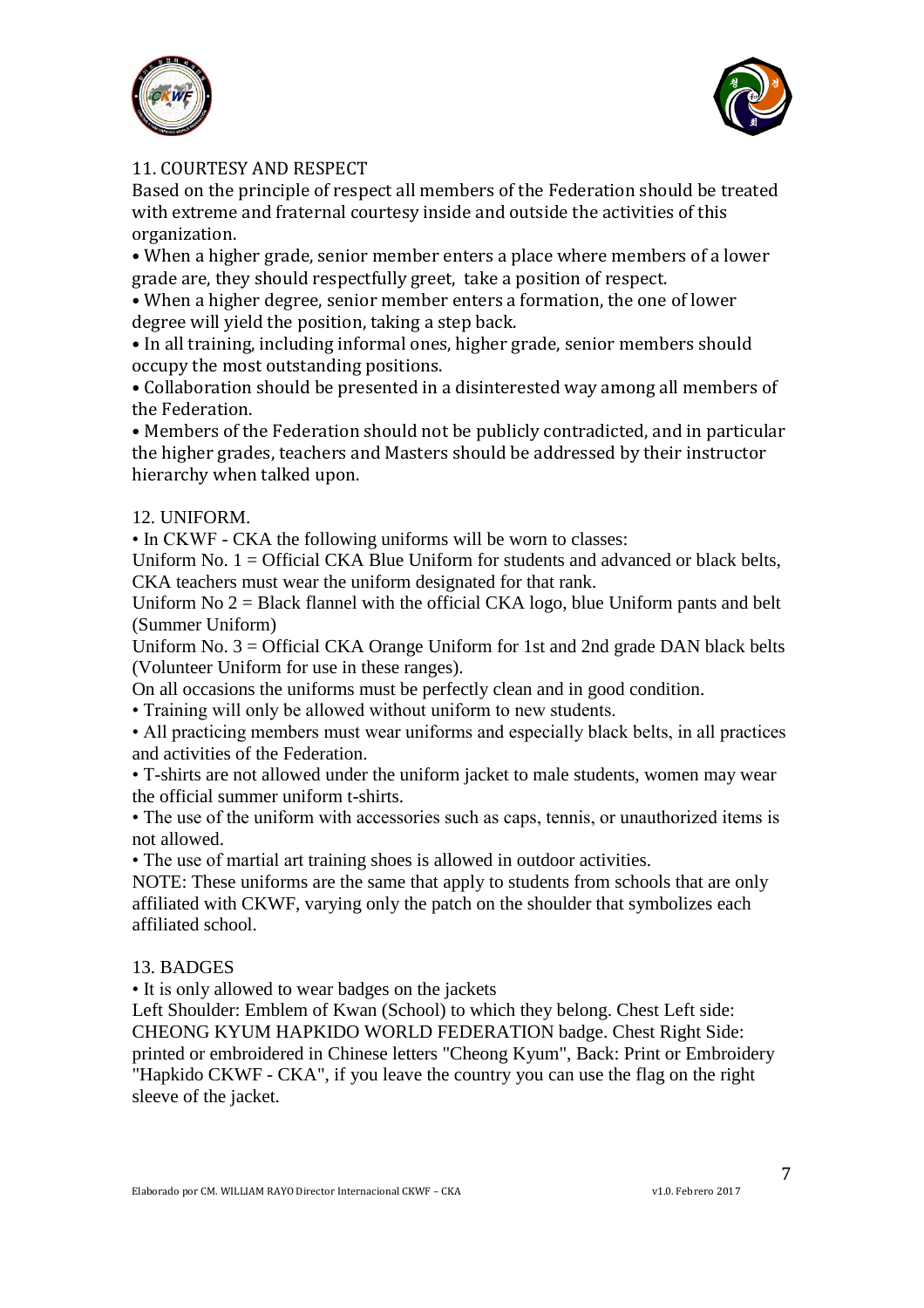



• The official uniform pants may be embroidered on the right leg with the word HAPKIDO, HAPKIYUSUL or for KYEOK KEOM sword practitioners.

#### 14. DISCIPLINE

Discipline is the backbone of all life forms and in particular to Hapkido practitioners. • The regular channel must be respected at all times, the Directors of each country should request and communicate the relevant activities to the International Director and not directly to the CKWF - CKA headquarters in Korea; The International Director shall forward the requests to the CKWF - CKA central office.

• Courses or applications for DAN grades must be communicated and authorized by the International Director of CKWF-CKA to verify requirements and other aspects required and once they have been approved, they will be processed.

• The orders issued by the major grades must be adhered to and fully complied with and may only be modified by an immediately higher grade when they merit it.

• When any of the members of the Federation does not agree with any of the orders or decisions of the major grades, they must state their reasons respecting the regular conduct to ultimately reach the International Director or the Director General of CKWF

- CKA. No member is allowed to comment on their disagreements outside the Organization, to the lower grades, to do so will be considered as a disrupter and for that reason will be sanctioned.

• Practices or meetings are prohibited by political, ethnic or religious discussions among practitioners.

• Consumption of food or beverages during practice will not be allowed in training rooms.

• Training under the influence of alcoholic beverages, drugs or stimulants is strictly forbidden.

• During the training session, there will be no talk, no games with belts or activities that are not typical of practice.

• At any time during training or meetings each and every participant must maintain a perfect and strict martial attitude with discipline, respect and courtesy.

• Practices or meetings will be appointed in advance with date, time and place preestablished, will not be allowed unpunctuality.

• When a member of the Federation is definitively and irrevocably expelled, he/she may not take part in any of the organization's own activities and may never again be associated to the activities of the Federation, or use the emblems of the Federation.

• Teachers, instructors or directors of Dojang and of each Country must communicate and comply with this regulation to each and all members of the organization.

• In order to maintain our style as a school, all members of the CKA are compelled to respect the technical program established by CKA Korea and cannot modify or alter it, however, teachers from another Kwan, other than CKA, and affiliated with the CKWF are in liberty to teach the program which he/she is currently teaching.

• In the event that any member wishes to suggest a modification or an addition of a new technique, he/she must have the proper permission and approval of the Kwan Founder, the Grand Master or the International Chief of Masters.

• No member of the Federation is permitted to use the name of the organization for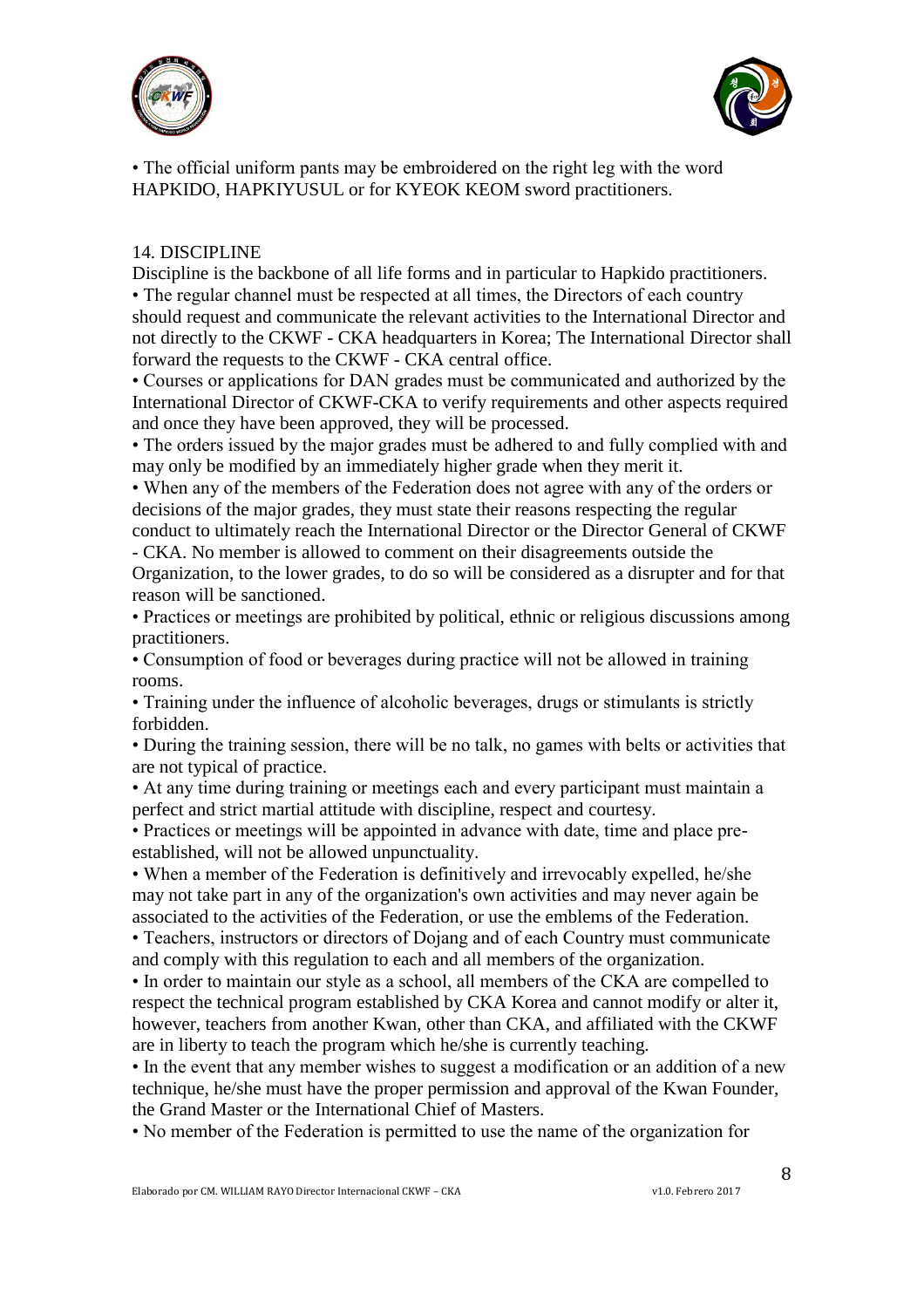



particular activities without the prior CKWF - CKA directive approval.

• The policies issued by the Directors of each country and those of the International Director of CKWF - CKA, should be in accordance to those established by the CKWF - CKA Korea.

• No member of CKWF - CKA can belong to another Hapkido Federation or Organization.

• Members of CKA, can only teach the techniques of this Kwan.

- The participation or organization championships, seminars, etc. in the name of CKWF
- CKA should be previously coordinated and authorized by the Director for each

country, this permission should be approved by the International Director as well.

• These rules apply to all CKA students and will be applied in disciplinary matters.

# 15. RIGHTS AND DUTIES

All members are entitled to the following benefits:

• Use, promote and display the CKWF - CKA name in accordance with membership policies, in all events advertising.

• Have the right and privilege to use the official insignia of the franchise, which are: CKWF - Cheong Kyum Hapkido World Federation, CKA Shield - Cheong Kyum Association, according to the membership policies.

• Have the right to pre-order the certificates and diplomas of degree to be delivered the same day of the promotion of their students.

• Have the privilege of wearing the official CKWF - CKA uniforms.

• Receive the official CKA training program, having the right to use this exclusive teaching method in their schools, in accordance with the membership policies.

• Have the privilege of being on the examination committee.

• Gain knowledge in the art and therefore raise the technical level of the instructors and students.

• Attend special classes for black belts and international seminars.

• Have the official rank recognized by CKWF - CKA which will be processed before the CKWF, after the established fee has been paid.

• Receive technical and personal support directly from each country Director.

• Visit and practice in associated national and international schools.

• Register and advertising from affiliated schools, teachers and instructors on the Internet accrediting CKWF - CKA membership, nationally and internationally.

• Attend international technical training courses.

• Participate in all activities organized in the fulfillment of the CKWF objectives.

• Separate freely from the Federation at the time it is deemed appropriate,

submitting a formal letter of resignation to the organization.

• To be elected and eligible to the governing bodies of the CKWF - CKA, provided at least two (2) uninterrupted years as a member, and up-to-date obligations to the organization in all respects; as compelling with all minimum CKWF - CKA requirements.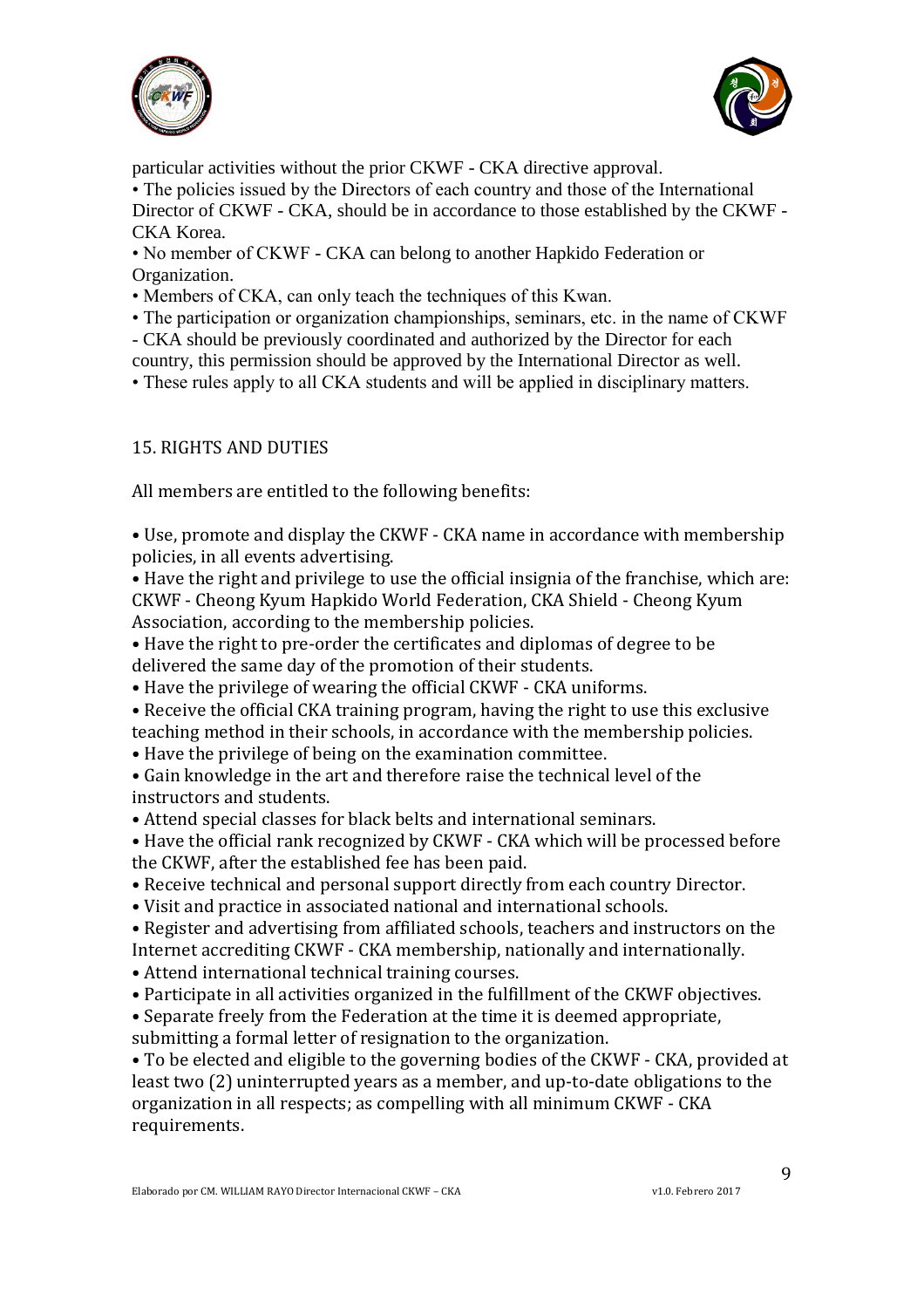



All members have the following duties:

• Comply with this Regulation and know it in detail and disseminate it among all members of the organization.

• Accept the agreements adopted by the Organization's Directives.

• Pay all the fees approved by the Direction of each country.

• Contribute to the dissemination of the activities of the CKA in the fulfillment of its goals.

## 16. MISCONDUCT

• Arriving late or not attending classes or meetings without justifiable cause, once or on repeated occasions

• Poor personal presentation on repeated occasions regarding the proper wearing of uniforms.

• Carrying out acts of indiscipline during classes, meetings and activities of schools and federations.

• Modify the approved use of official uniforms.

- Failure to pay approved fees
- Contempt or disobedience of the orders issued by higher grades

• No member is allowed to comment on their disagreements outside the

Organization, to the lower grades, to do so will be considered as a disrupter and for that reason will be sanctioned.

• Failure to comply with the policies established by the CKA directives.

## 17. SERIOUS MISCONDUCT

• Failure to follow the established regular conduct.

• Participate in acts that violate the morals or rules of the regulations, inside or outside the CKWF – CKA premises.

• Disrespect managers, teachers, instructors or any other member of the Federation, either in aggravated tone, words or gestures that denote haughtiness or disrespect for their human dignity or the authority they are invested with.

• Appropriation of money or other members' belongings.

• Modify or teach a technical program not authorized by CKA (applies to all members affiliated with CKA).

• Belonging to another Hapkido Federation at the same time as the CKWF - CKA.

• Grant degree certificates on their own name.

• Unlawful impersonation, attempt of fraud or misstate about a given degree.

• Carry out personal or private activities such as presentations in public, seminars, courses, etc. on behalf of the CKWF - CKA or with the use of their official uniforms, without the prior authorization of the directives of the Organization.

• Disobedience of any of aforementioned rules.